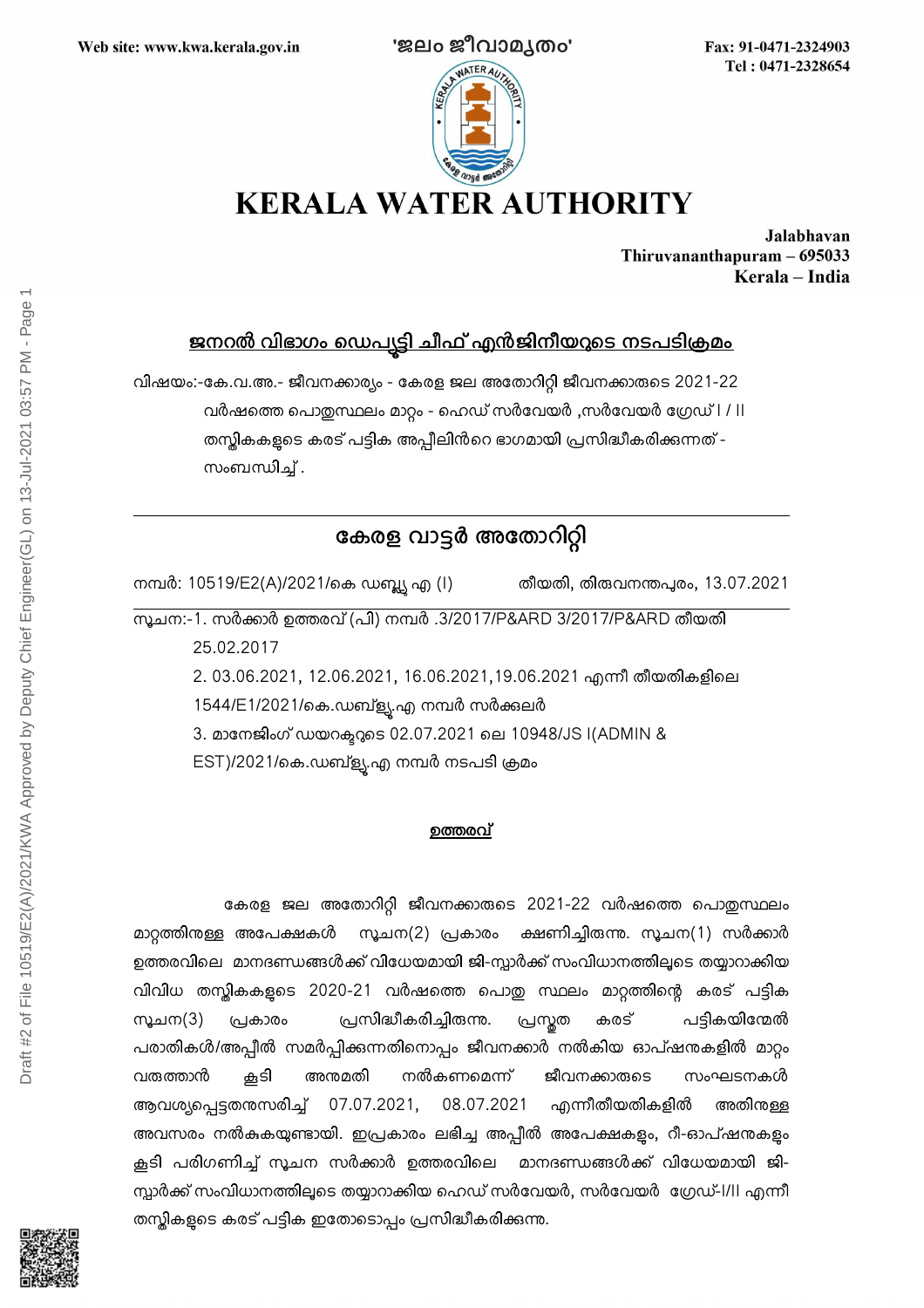നു വൈകന്നേരം 5 മണിക്കകം generaltransferkwa@gmail.com എന്ന ഇ-മെയിൽ വിലാസത്തിലേക്ക് പരാതിയുടെ വിവരങ്ങളടങ്ങിയ അപേക്ഷയും, അനുബന്ധരേഖകളും PDF രൂപത്തിൽ അയക്കേണ്ടതാണ്. വൈകി കിട്ടന്ന അപേക്ഷകൾ സ്ഥീകരിക്കന്നതല്ല. മറ്റരീതിയിലുള്ള അപേക്ഷകളും, ഹെഡ് ഓഫീസിലെ മറ്റ് ഇ-മെയിൽ വിലാസങ്ങളിലേക്കയക്കന്ന അപേക്ഷകളും യാതൊരു കാരണവശാലും സ്വീകരിക്കുന്നതല്ല.

> (ഒപ്പ്) ഡെപ്യട്ടി ചീഫ് എഞ്ചിനീയർ (ജനറൽ )

സ്ഥീകർത്താവ്

എല്ലാ ജീവനക്കാർക്കും.

ഉത്തരവിന്റെ പകർപ്പ്

1. എല്ലാ ഓഫീസ് മേധാവികൾക്കം.

2. ഔദ്യോഗിക വെബ്സൈറ്റിൽ പ്രസിദ്ധീകരിക്കുന്നതിനായി.

3. PA to MD / PA to TM / PA to AM/CA to CE (HRD & GL)/ CA to CE (P&O) / CA to DCE(GL) / CA to DCE(Vig) / CA to SR AO / AO (Admn & Estt) / AO(Pay Slip & Pension) / SS ( Admn & Estt) / SS (Vigilance & Accounts) / JS (Admn) / JS (Accounts) / File / SF



The document is digitally approved. Hence signature is not needed.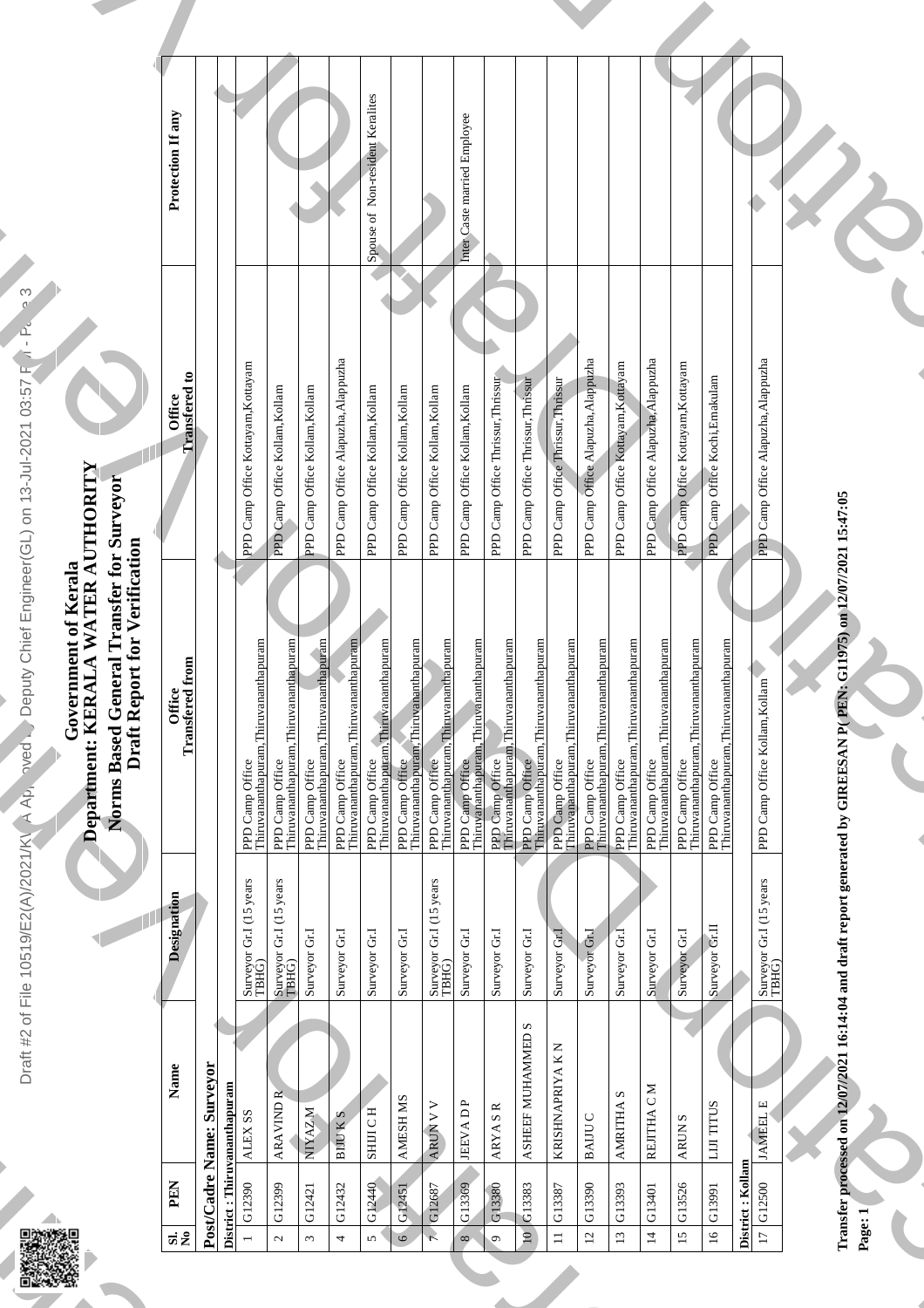|  | <b>Contract Contract Contract Contract</b><br><del>.</del><br><del>▔▟▐▐▖▏▕<i>▊</i>▔▏▕▊▔▏▏</del>                                                                                                                                                                                                                                                                                                                                                                                                                                                                                                                                                                                                                                                |  |
|--|------------------------------------------------------------------------------------------------------------------------------------------------------------------------------------------------------------------------------------------------------------------------------------------------------------------------------------------------------------------------------------------------------------------------------------------------------------------------------------------------------------------------------------------------------------------------------------------------------------------------------------------------------------------------------------------------------------------------------------------------|--|
|  | PPD Camp Office<br>Thinvanamihighuram, Thinvan<br>PPD Camp Office Pathalam<br>PPD Camp Office<br>PPD Camp Office<br>PPD Camp Office<br>PPD Camp Office<br>PPD Camp Office<br>PPD Camp Office<br>PPD Camp Office<br>PPD Camp Office<br>PPD Camp Offic<br>$\begin{array}{c}\n\sqrt{1-x^2} \\ \hline\n\end{array}$<br>partitus<br>partitus<br>A)/2O21/K $\lambda_{P_1}^{(n)} \rightarrow \lambda_{P_2}^{(n)} \rightarrow \lambda_{P_3}^{(n)} \rightarrow \lambda_{P_4}^{(n)} \rightarrow \lambda_{P_5}^{(n)} \rightarrow \lambda_{P_6}^{(n)} \rightarrow \lambda_{P_7}^{(n)} \rightarrow \lambda_{P_8}^{(n)} \rightarrow \lambda_{P_9}^{(n)}$<br>PPD Camp Office Kollan Kollan<br>Spans PD Camp Office Kollan Kollan<br>PPD Camp Office Kollan Ko |  |
|  | F File 10519/E2 <sub>U</sub> ,<br>Surveyor Gr. I<br>Surveyor Gr. I<br>Surveyor Gr. I (15 years<br>Surveyor Gr. I (15 years<br>Surveyor Gr. I (15 years<br>Surveyor Gr. I<br>Surveyor Gr. I<br>Surveyor Gr. I<br>Surveyor Gr. I<br>Surveyor Gr. I<br>Surveyor Gr<br>Sureyor Gr.I<br>Sureyor Gr.II<br>Sureyor Gr.II<br>Sureyor Gr.II<br>Sureyor Gr.II<br>H<br><b>The Company of the Company</b><br><b>Example de la seu<br/> Santa de la marque de la seu<br/> Santa de la marque de la marque de la marque de la marque de la marque de la marque de la marque de la marque de la marque de la marque de la marque de la marque de la mar</b>                                                                                                   |  |
|  |                                                                                                                                                                                                                                                                                                                                                                                                                                                                                                                                                                                                                                                                                                                                                |  |
|  |                                                                                                                                                                                                                                                                                                                                                                                                                                                                                                                                                                                                                                                                                                                                                |  |
|  |                                                                                                                                                                                                                                                                                                                                                                                                                                                                                                                                                                                                                                                                                                                                                |  |
|  |                                                                                                                                                                                                                                                                                                                                                                                                                                                                                                                                                                                                                                                                                                                                                |  |
|  |                                                                                                                                                                                                                                                                                                                                                                                                                                                                                                                                                                                                                                                                                                                                                |  |
|  |                                                                                                                                                                                                                                                                                                                                                                                                                                                                                                                                                                                                                                                                                                                                                |  |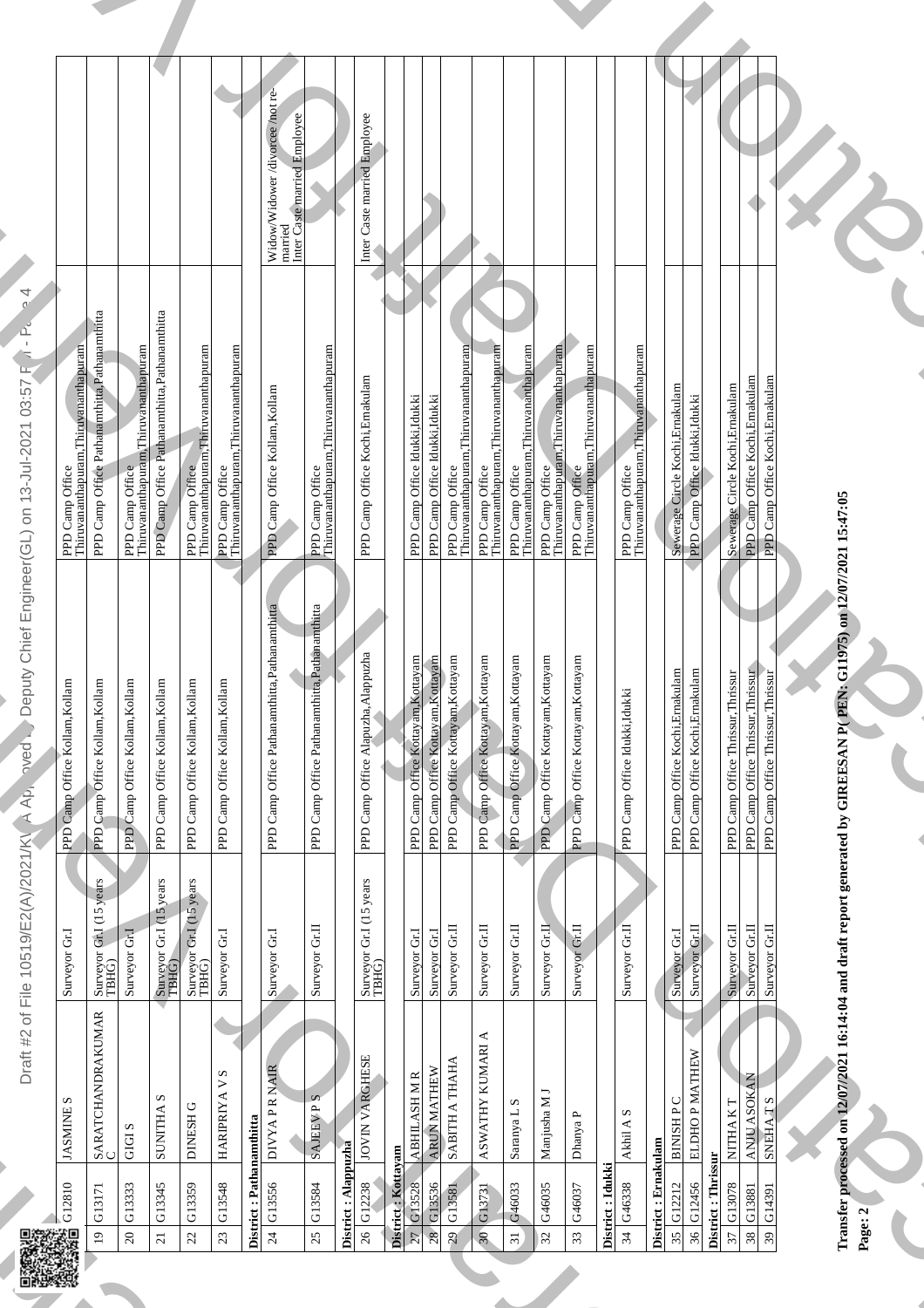| ר |
|---|
|   |
|   |
|   |

| ———————<br>Turuvananthapuram, Thiruvan<br>PPD Camp Office Thrissur, I<br>PPD Camp Office Torissur, I<br>PPD Camp Office Kozhikod<br>PPD Camp Office Kozhikod<br>PPD Camp Office Kozhikod<br>PPD Camp Office Wayanad,<br>PPD Camp Office Wayanad,<br>PPD C<br><b>Contract Contract Contract</b><br><b>Contract Contract Contract Contract</b><br><b>Service</b><br>$\langle \Delta P_{\rm V} \rangle \sim \Delta P_{\rm V}$ and $\Delta P_{\rm V}$ and $\Delta P_{\rm V}$ and $\Delta P_{\rm V}$ and $\Delta P_{\rm V}$ are composite the characteristic material control in the case of the basis of the case of the basis of the case of the basis of the case<br>$\mathbf{A}$ and $\mathbf{A}$<br>TO.<br><b>Contract Contract Contract</b><br>W<br>File 10519/E2<br>Surveyor Gr.I<br>Surveyor Gr.I<br>Surveyor Gr.I<br>Surveyor Gr.I<br>Surveyor Gr.I<br>Surveyor Gr.I (I<br>Surveyor Gr.I (I<br>Surveyor Gr.I (I<br>Surveyor Gr.I (I<br>Surveyor Gr.I (I<br>Surveyor Gr.I (I<br>Surveyor Gr.I (I<br>Survey<br><b>The Contract</b><br><b>STATE</b><br><b>Contract Contract</b><br><b>ALLAN</b><br>$\mathbb{Z}$ $\mathbb{Z}$ |  |  |
|-------------------------------------------------------------------------------------------------------------------------------------------------------------------------------------------------------------------------------------------------------------------------------------------------------------------------------------------------------------------------------------------------------------------------------------------------------------------------------------------------------------------------------------------------------------------------------------------------------------------------------------------------------------------------------------------------------------------------------------------------------------------------------------------------------------------------------------------------------------------------------------------------------------------------------------------------------------------------------------------------------------------------------------------------------------------------------------------------------------------------------|--|--|
|                                                                                                                                                                                                                                                                                                                                                                                                                                                                                                                                                                                                                                                                                                                                                                                                                                                                                                                                                                                                                                                                                                                               |  |  |
|                                                                                                                                                                                                                                                                                                                                                                                                                                                                                                                                                                                                                                                                                                                                                                                                                                                                                                                                                                                                                                                                                                                               |  |  |
|                                                                                                                                                                                                                                                                                                                                                                                                                                                                                                                                                                                                                                                                                                                                                                                                                                                                                                                                                                                                                                                                                                                               |  |  |
|                                                                                                                                                                                                                                                                                                                                                                                                                                                                                                                                                                                                                                                                                                                                                                                                                                                                                                                                                                                                                                                                                                                               |  |  |
|                                                                                                                                                                                                                                                                                                                                                                                                                                                                                                                                                                                                                                                                                                                                                                                                                                                                                                                                                                                                                                                                                                                               |  |  |
|                                                                                                                                                                                                                                                                                                                                                                                                                                                                                                                                                                                                                                                                                                                                                                                                                                                                                                                                                                                                                                                                                                                               |  |  |
|                                                                                                                                                                                                                                                                                                                                                                                                                                                                                                                                                                                                                                                                                                                                                                                                                                                                                                                                                                                                                                                                                                                               |  |  |